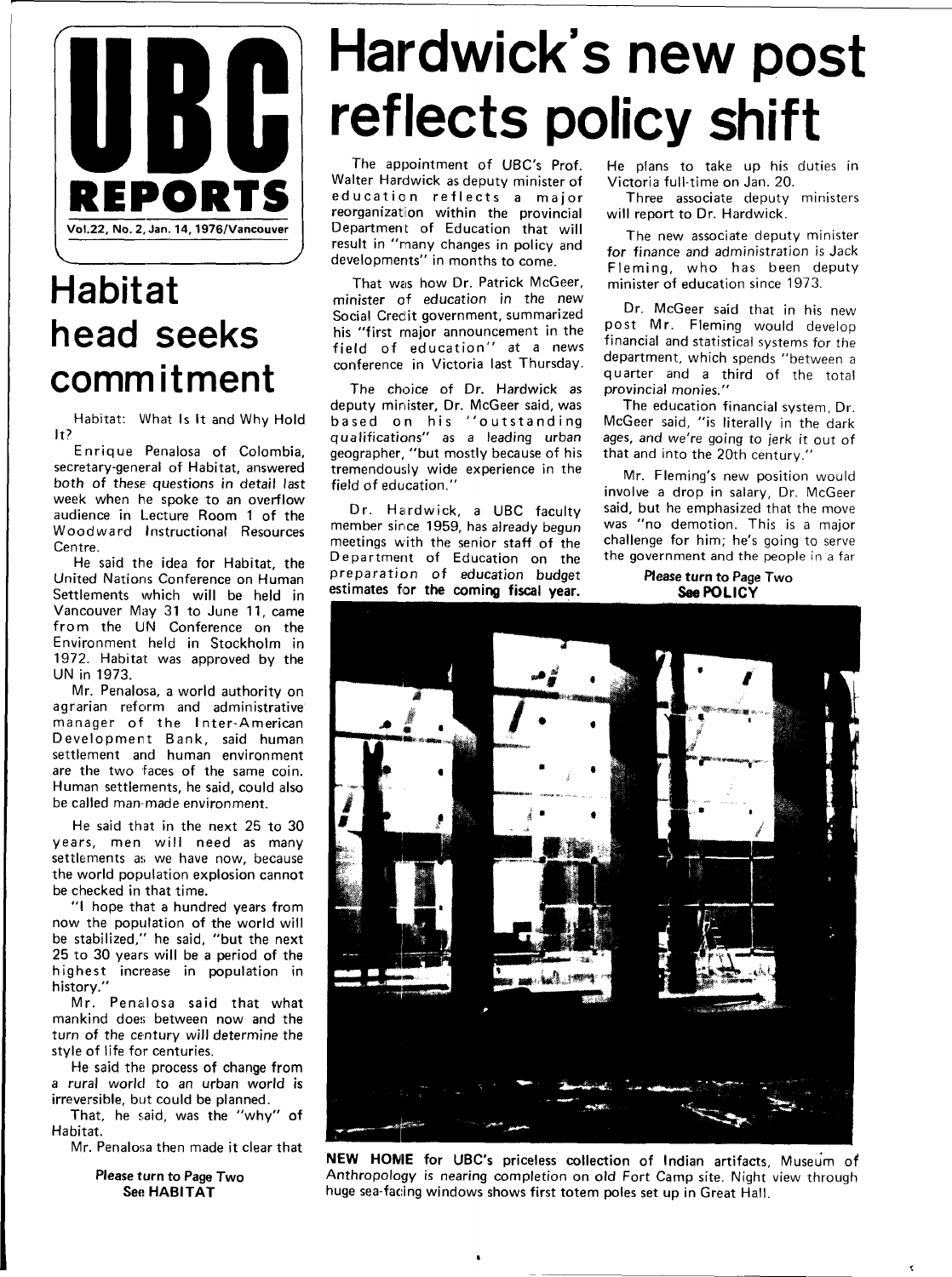

**FAMILIAR FACES in new setting, Dr. Patrick McGeer (left)** and **Dr.** Walter Hardwick face Victoria press conference at which Dr. McGeer, B.C.'s new minister of education, announced Dr. Hardwick's appointment as his deputy.

## **POLICY Continued from Page One**

more effective way than in the past." The other two associate deputy

ministers are Andy Soles (post-secondary education) and Joe Phillipson (schools).

Dr. Hardwick, commenting on Mr. Fleming's new position, said that at present everything the department knows is "after the fact. The kind of quarterly reporting and other things that one would expect in an enterprise of that scale is not within the competence of the machinery that now exists."

Asked his priorities as deputy minister, Dr. Hardwick said he was looking forward to "doing a whole series of things." He specifically mentioned his interest in taking post-secondary education into the Interior of the province and he said he had some "fairly clear notions about what I call performance, particularly in the basic skills that people need to live in a competitive world."

He added that he was not a "centralist" who envisaged a return to "the rigid hierarchical system" of the past.

Asked about the future of Notre Dame University in Nelson, Dr. Hardwick said that question would be one for a policy decision by the government.

Dr. McGeer said the future of Notre Dame would be discussed, "but I would right now give categorical assurance to the students of Notre Dame that, whatever decisions are reached, their future will be taken into **2/UBC Reports/Jan. 14, 1976** 

consideration in such a way that their academic investment will not be jeopardized."

Some other comments by Dr. McGeer:

Expansion of Regional Colleges: "Expansion will continue within the financial capability of the government; we're going to expand education as much as possible because we consider it the number one investment in people."

The Universities Council:''We haven't had a chance to look into the operations of the Universities Council, to study their report and the implications of it."

Housing for Students: "If the question is 'Will educational dollars be used for housing?' the answer is no. Housing dollars will come from housing."

Dr. McGeer also repeated his earlier statement that the federal government's anti-inflation guidelines will apply to salaries in the educational system. "We're going to try to have the federal program work," he said, "and if it's to work there can't be exceptions."

Published by the University **111( 1 D** of British Columbia on **^l^l^ l** Wednesdays and distributed **REPORTS** free. Jim Banham, editor.<br> **REPORTS** Judith Walker, staff writer. Production assistants — Bruce Baker and Anne Shorter. Send letters to the Editor to Information Services, Main Mall North Administration Building, UBC, 2075 Wesbrook Place, Vancouver, B.C. V6T 1W5.

# **Moliere farce updated**

The Freddy Wood Theatre opens the new year with its production of Scapino!, a free adaptation of a Moliere play written in 1671. Moliere's comedy about moon-faced lovers, meddling servants and mistaken identities is translated into 20th century slapstick in this production, a Broadway success last season.

The play is directed by Richard Ouzounian and stars Wayne Robson as Scapino. Performance opens tonight and runs to Jan. 24, every evening except Sunday. Curtain time, 8 p.m. Tickets are available in Room 207 of the Frederic Wood Theatre or by calling 228-2678. Admission, \$4: students, \$2.

## **Talks continue with engineers**

Negotiators for the University and Local 882 of the International Union of Operating Engineers met briefly with provincial mediator Ken Albertini Monday, as contract talks continued.

The 27-member local includes 14 powerhouse engineers and 13 maintenance mechanics. The union's contract with UBC expired at midnight Dec. 31.

The University agreed Monday to provide certain financial information to the union, based on anti-inflation guidelines. Another meeting is expected later this month.

The union originally sought a 27-per-cent salary increase, plus extensive improvements to fringe benefits. UBC offered a wage-andfringe package of 8 per cent.

#### **HABITAT Continued from Page One**

Habitat is a political conference, not a technical conference. He said the technology to solve the problems of human settlements is already available, but the political commitment is lacking.

Dr. Peter Oberlander, chairman of UBC's President's Committee for Habitat, said the appearance of Mr. Penalosa marked the start of a Distinguished Lecturers Series related to Habitat.

Earlier, President Douglas Kenny had announced that the University had received a \$20,000 grant from the federal government to arrange such a lecture series.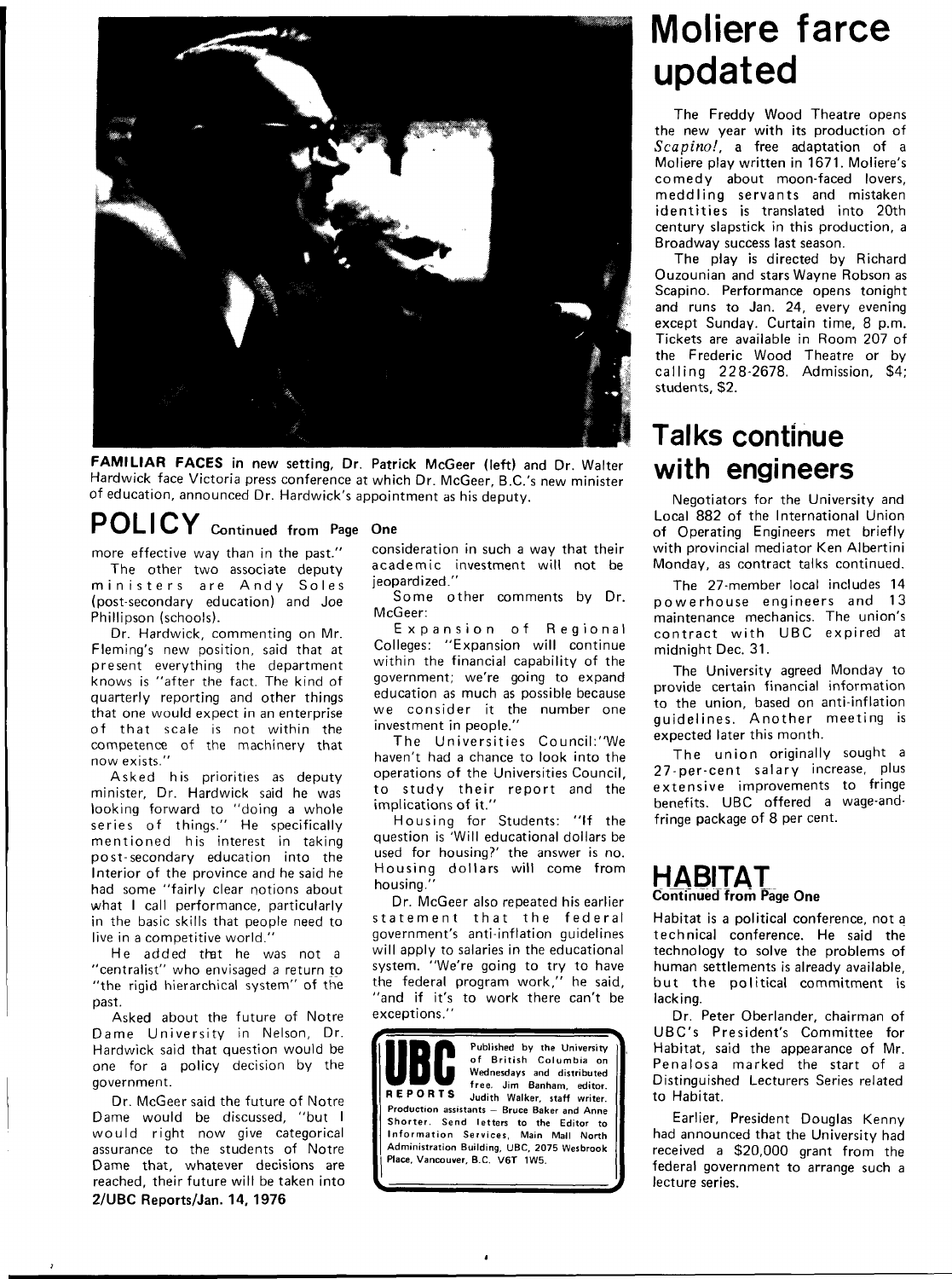|                           | <b>THE MUSIC BOX</b>                                                                                                                                                                                                                                                                                                         |
|---------------------------|------------------------------------------------------------------------------------------------------------------------------------------------------------------------------------------------------------------------------------------------------------------------------------------------------------------------------|
| THURSDAY, JAN. 15         |                                                                                                                                                                                                                                                                                                                              |
| 8:00 p.m.                 | FACULTY RECITAL. Paul Douglas, early flutes; Dale Reubart, early<br>keyboard; John Loban, violin; Hans-Karl Piltz, viola; Eugene Wilson, cello<br>and gamba; Robert Jordan, guitar, in The Flute from the Renaissance to<br>the Boehm System, with music by Praetorius, Hotteterre, Handel,<br>Mozart, Hummel and Donizetti. |
| FRIDAY, JAN. 16           |                                                                                                                                                                                                                                                                                                                              |
| 8:00 p.m.                 | FACULTY RECITAL. John Rapson, clarinet; Dale Reubart, piano;<br>Hans-Karl Piltz, viola; and Joanne Dorenfeld, soprano, perform Music of<br>Brahms, Mozart, Berg and Spohr.                                                                                                                                                   |
| SATURDAY, JAN. 17         |                                                                                                                                                                                                                                                                                                                              |
| 8:00 p.m.                 | <b>VANCOUVER CAMERATA.</b> Paul Douglas, musical director; Sharon<br>Krause, piano; and Frederick Geoghegan, organ, in co-operation with the<br>Vancouver Philharmonic Society, play Music of Albinoni, Holst, Barber,<br><b>Vivaldi and Mozart.</b>                                                                         |
| <b>WEDNESDAY, JAN. 21</b> |                                                                                                                                                                                                                                                                                                                              |
| 12:30 p.m.                | TRIO VICTORIA. Robin Wood, piano; Sydney Humphreys, violin; and<br>Jim Hunter, cello, play Music of Brahms.                                                                                                                                                                                                                  |

# **Students vote Jan.28**

UBC students will have eight names to choose from when they go to the polls on Wednesday, Jan. 28, to elect two student representatives to the Board of Governors.

On the same day, students in four UBC faculties will elect representatives to Senate and the entire student body will elect five senators at large. Students representing seven other UBC faculties on Senate have been elected by acclamation.

Advance polls for both elections will be held on Jan. 27 in the common blocks of the Place Vanier, Totem Park and Walter Gage residences. Polling booths will be set up at 11 campus locations on Jan. 28.

Candidates and those elected by acclamation are shown below (incumbents are indicated by asterisks):

#### BOARD OF GOVERNORS (Two to be elected)

Herb Dhaliwal, Commerce 4; Bonnie Geddes, Arts 1; Monica Jones, Arts 3; Basil Peters, Applied Science 3; Richard A. Murray\*, Applied Science 4; Dave Theesen, Commerce 4; David Van Blarcom, Arts 4; Geoffrey Webb, graduate student in Chemistry.

#### SENATE

(Total of 17 to be elected  $-$  12 as representatives of faculties, plus five senators at large.)

Faculties in which elections will be held and the names of candidates are:

AGRICULTURAL SCIENCES - Susan E. Hoyles, Sandy McFarlane; APPLIED<br>SCIENCE — Bill Low, John Swainson; GRADUATE STUDIES - David Fuller, Don Poy; LAW - Gordon Funt\*, William S. Clarke.

Elected as faculty representatives by acclamation:

ARTS - Bill Broddy; DENTISTRY - Gabriel Gedak;  $EDUCATION - Joan Blandford*;$  $FORESTRY - Hans Buys; MEDICINE -$ John B. Le Huquet; PHARMACEUTICAL SCIENCES - Robin J. Ensom; SCIENCE - Robert Salkeld.

Nominees for senator at large are: Bernard Bischoff, graduate student in

Philosophy; Bill Black, Applied Science 2; Dick Byl, Law 1; Joanne Clifton, Arts 2; Bev Crowe, Arts 3; Peter D. Fairey, Commerce 2; Brian Ferstman, Arts 2; Keith Gagne\*, Applied Science 3; Brian Higgins\*, Law 1; Dave Jiles, Arts 2; Trevor Jones, Arts 2; Christie June), Arts 3; David MacKinnon, Arts 3; Lorelee Parker, Arts 2.

### **New rules soon**

New library loan regulations will go into effect on Monday, Jan. 19, for all library users. The new regulations allow all users to make use of extended loan periods and provide for stricter penalties on overdue material requested by another borrower.

## **SPORTS MENU**

WRESTLING - The UBC wrestling team meets the University of Puget Sound on Jan. 16 in the War Memorial

Gymnasium, 2 p.m.<br>**BASKETBALL** — The UBC Jayvees host two visiting teams this week in the War Memorial Gym. Puget Sound Bible College is here Jan. 16, and the following night the Jayvees play Vancouver Community College. Games start at 7:30 p.m. each night. ICE HOCKEY - The University of Saskatchewan is here this week for two games against the Thunderbirds in the Winter Sports Centre. They play at 8 p.m. Jan 16 and 2 p.m. Jan. 17. The UBC Jayvees also see action at the Winter Sports Centre, meeting SFU at 3:15 p.m. Jan. 18.

FIELD HOCKEY -- A field hockey tournament will be held in the Armory Jan. 18, running from 8 a.m. to 4 p.m. GYMNASTICS - The UBC women's gymnastic team hosts Seattle University in Gym G of the Physical Education Centre Jan. 17,2 p.m.

# **Talk back to your TV with CableClass**

UBC begins a new experiment in livingroom learning next Tuesday with CableClass.

As part of a non-credit UBC Continuing Education program, every Tuesday from 9 to 10 p.m. for 13 weeks, Cable 10 will telecast an episode of "The Ascent of Man," Jacob Bronowski's personal view of man's growth to self-knowledge, with a 10-minute introduction by a distinguished UBC professor.

Then for eight of the episodes, seminars featuring the previous night's faculty member will be held Wednesdays either at the Vancouver Public Library during the day or at UBC in the evening.

"This format could be the basis for wraparound credit courses and new means of delivering a university education beyond the confines of the UBC campus," said former director of Continuing Education Walter Hardwick, now deputy minister of education, who engineered the pioneer venture.

Because Cable 10, the community information channel of Vancouver Cablevision, is paying for the televised portion of the course, CableClass is an inexpensive opportunity for UBC to test a possible method of delivering education programs to people who can't get to the UBC campus.

The fee for those who wish to attend the seminars is \$30 . For more information and registration, call Continuing Education, 228-2181.

### **Green series brings experts**

Four experts in their fields will be visiting UBC during January, courtesy of the Cecil H. and Ida Green Visiting Professorship Fund.

Drs. Gunnar and Rosemary Dybwad, specialists in the field of mental retardation, noted linguist Prof. Noam Chomsky and medievalist Dr. Michael Sheehan will all address UBC audiences during their stays on campus.

The first lecturer, Dr. Gunnar Dybwad of Brandeis University, will speak at 12:30 p.m. tomorrow (Thursday) on "Trends in the Protection of Children's Rights," in Lecture Hall 2 of the Woodward Instructional Resources Centre.

Saturday night he will address the Vancouver Institute on "International Developments in the Social Rehabilitation of the Handicapped" at 8:15 p.m. in Lecture Hall 2, IRC.

UBC Reports/Jan. 14, 1976/3